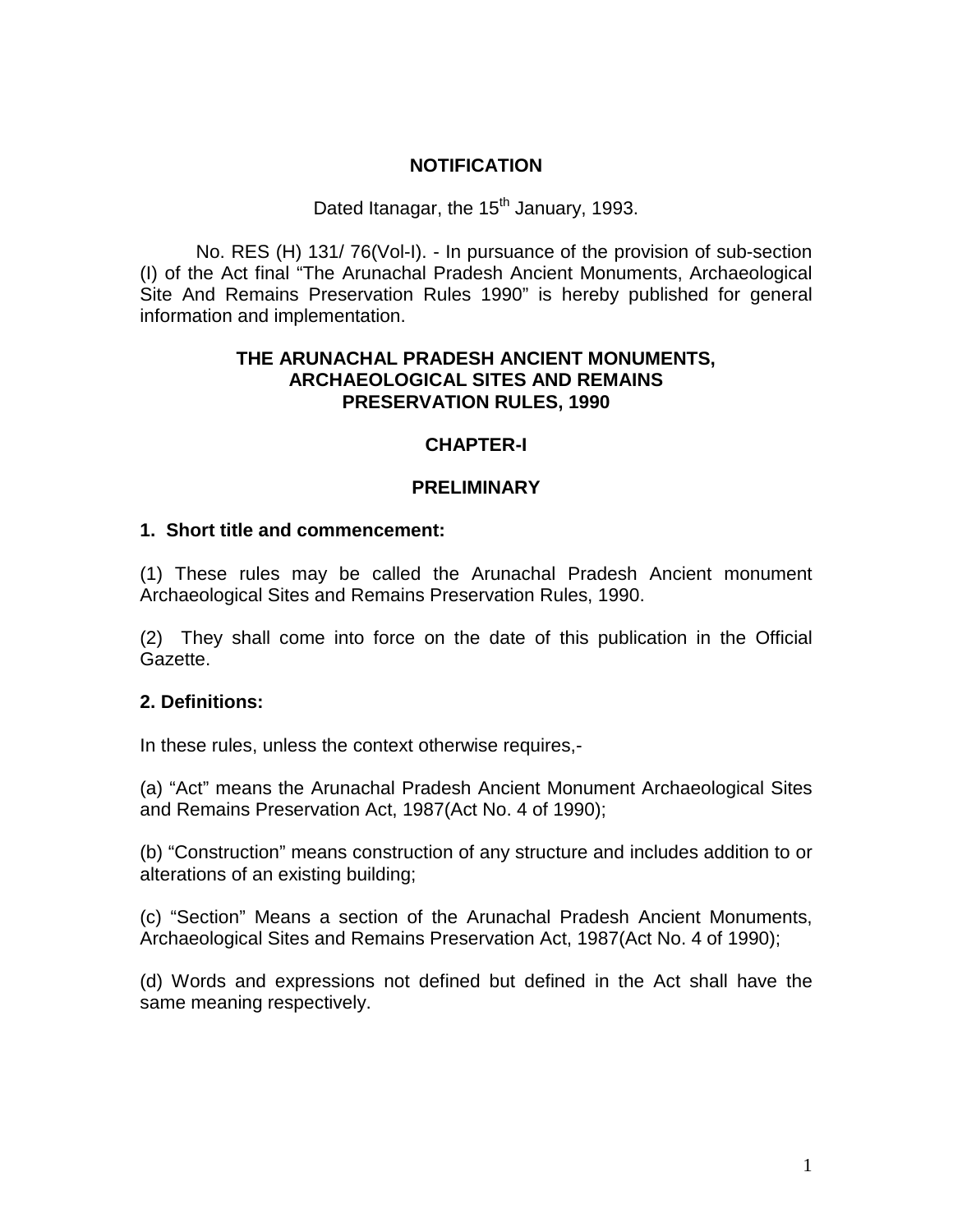# **CHAPTER-II**

### **PROTECTED MONUMENTS-DECLARATION OF**

#### **3. Manner of enquiry before an ancient monument may be declared to be protected:**

(1) The Archeological Officer may before a notification under section 3 is issued, cause a thorough enquiry as to the antiquity of the monument to be protected and shall determine as accurately as possible the age of the Monument on such evidence as may be available to him.

(2) On obtaining evidences which the Archaeological Officer considers sufficient for protection of a Monument, he shall submit necessary proposals to the Government for protection of the same under intimation to the Deputy Commissioner concerned.

(3) In submitting a proposal to the government the Archaeological Officer shall specify the exact area of the land that is required for the purpose of preserving the monument in proper manner, with facilities for approach road , erection of any structure and for laying out of gardens, part etc.

### **4. Recommendation of the Deputy Commissioner**

The Deputy Commissioner shall within one month from the date of the receipt of the report from the Archaeological Officer, submit to the Government his objection if any against the proposal of the Archaeological Officer together with alternative suggestions. The Government may issue a Notification under section 3 notwithstanding the fact that no report has been received from the Deputy Commissioner in this behalf.

# **5. Demarcation of Site**

As soon as a notification has been confirmed under sub-section (3) of section 3 the Archaeological Officer cause necessary pillars and fencing to be fixed demarcating the area appearing in the notification and required for preservation of the protected monuments.

#### **6. Restriction of public entry into the Monument during repairs**

(1) The Archaeological Officer may be order to fixed up in a conspicuous place near the monument, prevent entry into the site of the protected monument of any person not specifically authorised by him to do so, during such periods of time when the monuments is under repair or when an excavation is carried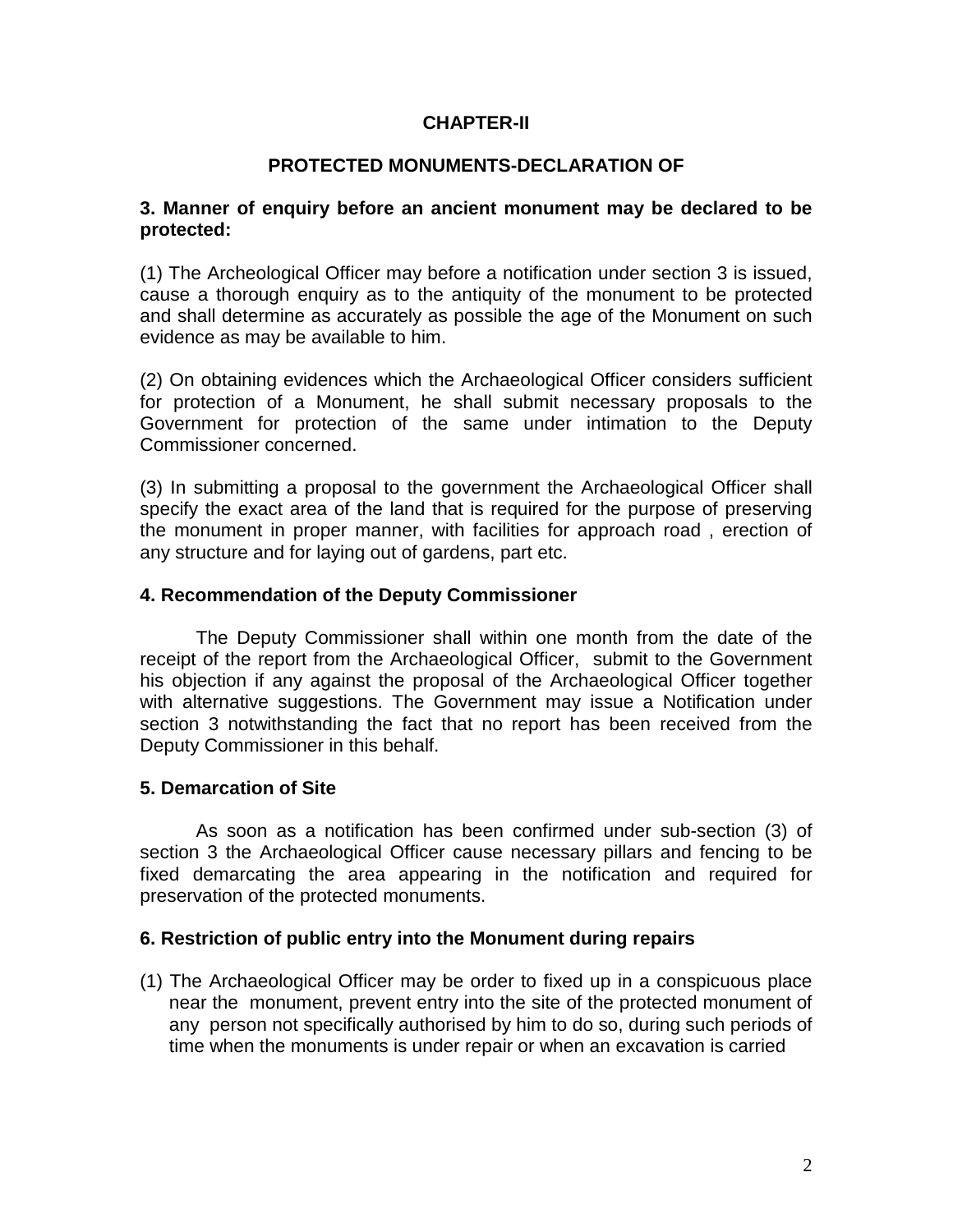on in the site or when entry of unauthorized persons is deemed by the Archaeological Officer to be detrimental in the interest of work of preservation.

(2) In the case of a protected monument which, or part of which, is used for religious worship or observances by any community, the person or persons whose entry into the monument is required for the purpose of religious observances shall be deemed to be persons authorised by the Archaeological Officer for such entry under sub-rule (1).

# **CHAPTER – III**

# **GUARDIANSHIP OVER MONUMENTS AND THEIR MAINTENANCE**

### **7. Determination of the owner**

- (1) As soon as the antiquity of a monument is established by the Archaeological Officer, he shall report the matter to the Deputy Commissioner for determining the ownership of the monument**.**
- (2) The Deputy Commissioner, immediately on receipt of the report from the Archaeological Officer, shall cause an enquiry regarding the ownership of the monument and failing to assert in any owner readily, he shall notify the matter in such a manner as may be deemed fit calling for objection/claim regarding ownership of the monument to be filled within a period of one month.
- (3) On receipt of the objection/claims under sub-rule(2), the Deputy Commissioner shall fix the ownership of the monument and report the name of the owner to the Archaeological Officer, and to the Government with intimation to the owner so fixed.
- (4) In the event of there being no claim regarding ownership of the monument within the specified time, the monument shall be deemed to have no owner and the Archaeological Officer shall assume the guardianship of the monument under sub-section(2) of Section 4.

# **8. Appeal**

- (1) Any person or persons aggrieved by the decision regarding ownership of the monument under sub-rule (3) or (4) of Rule 7, may prefer an appeal to the Government within thirty days from the date of notification or of communicating the decision of the Deputy Commissioner.
- (2) The Decision of the Government in respect of the ownership shall be final and binding on all concerned.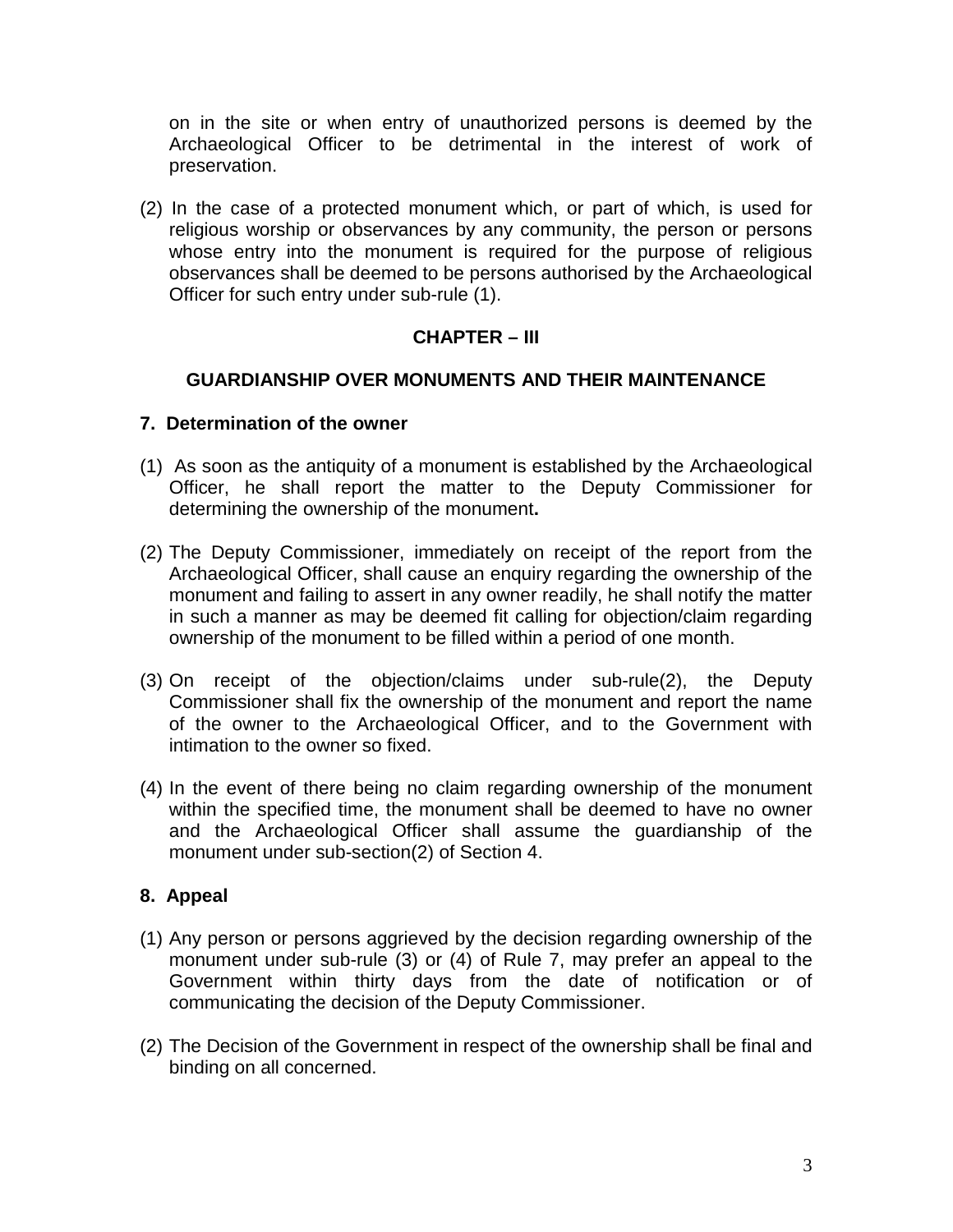- (3) Any person aggrieved by an order of the Archaeological Officer made under Section 9, may prefer an appeal to the Government within a period of thirty days from the date of receipt of the order of the Archaeological Officer.
- (4) An appeal made under sub-rule (1) shall be submitted through the Deputy Commissioner of the district in which the protected monument is situated.
- (5) The Government shall, before given its decision, take into consideration all aspects of the matter and the recommendation made by the Deputy Commissioner.
- (6) Notwithstanding on appeal made by an owner under sub-rule (1) an order of the Archaeological Officer passed under Section 9 , shall be valid and be effective during the time from the date of which the order is passed till the date on which it is revoked or modified by the government on consideration of the appeal.

# **9. Terms of agreement**

- (1) As soon it is proposed that a monument is to be protected under agreement with the owner, the Archaeological Officer shall draw up a list of items in respect of which the agreement has to be executed in the interest of the proper maintenance of the monument.
- (2) The Archaeological Officer shall draw up a draft agreement on the basis of the items of agreement, and shall work out the financial estimates involved on both the parties on maintenance of the monument. The draft agreement and the financial estimates so worked out shall be forwarded by him to the Government.
- (3) The Government shall after such modification of the terms of agreement as may be found necessary forward the approval agreement to the Deputy Commissioner with necessary intimation to the Archaeological Officer.
- (4) The Deputy Commissioner shall not direct any owner to enter into an agreement with the Government unless the agreement is approved by the Government under Sub-rule (3).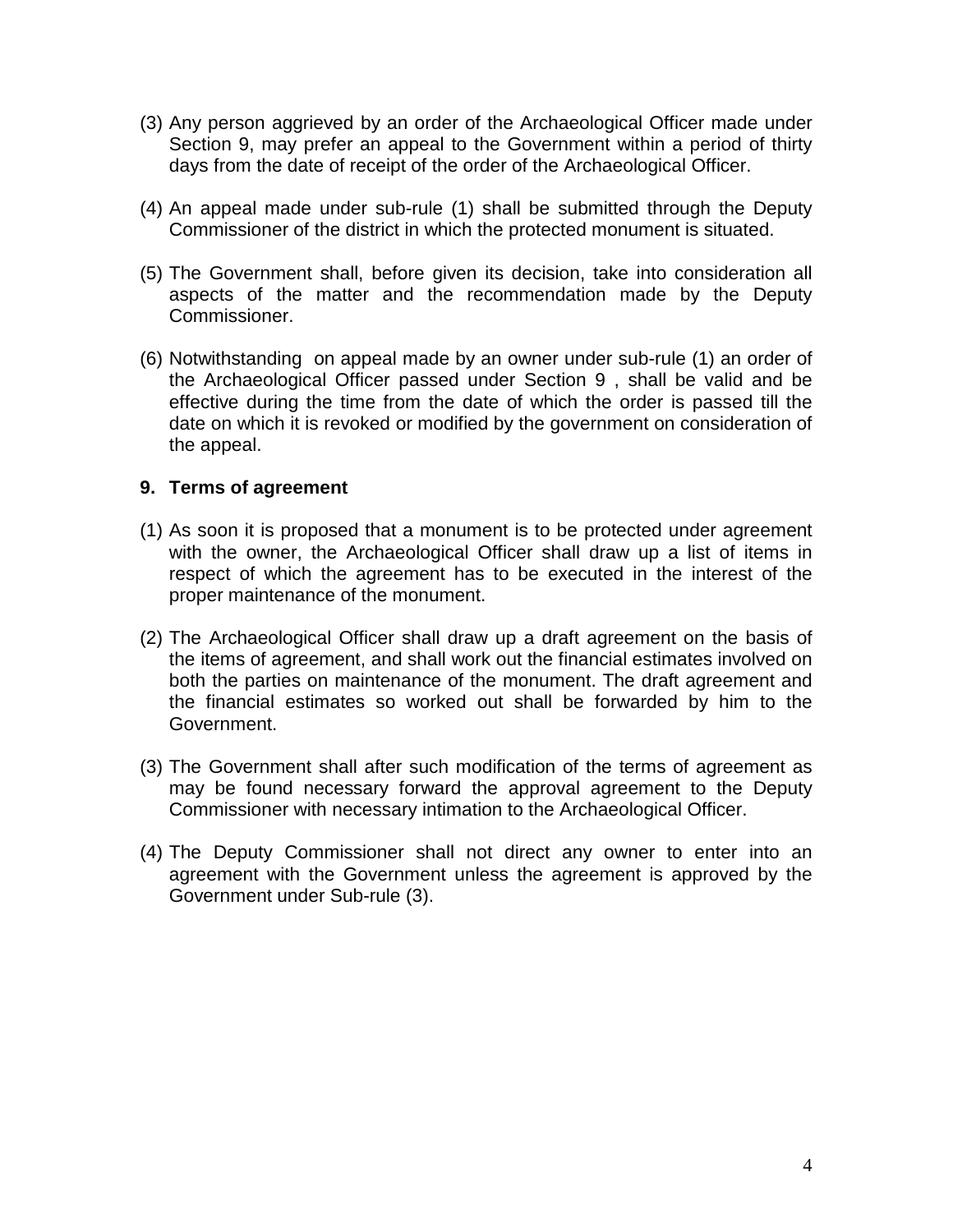# **CHAPTER – IV**

### **ACCESS TO, AND CONSTRUCTION AND OTHER OPERATIONS IN THE SITE OF THE MONUMENTS**

#### **10. Rights of access of public to monument**

- (1) Access to protect monuments in respect of which an agreement has been entered into between the owner and the Government under section 5, shall be governed by the terms of the agreement.
- (2) Right of public of access of monument other than those mention in subrule(1) , shall be as laid down by an order of the Archaeological Officer shall be exhibited in a conspicuous part of the monument.

### **11. Monument when kept open**

- (1) The Archaeological Officer, by order, may direct subject to the provisions of Section 15 that any specified part of a protected monument shall not be open, permanently or for a specified period to any person other than an Archaeological officer, his agent, subordinates and workmen and any other Government servant on duty at such part.
- (2) The Archaeological Officer may by order, specify the hours during which a protected monument shall remain open to public, and a copy of such order shall be exhibited in a conspicuous place in the monument.

# **12. Entrance Fee: - public entry in to a monument shall ordinarily be free**

Provided that the Archaeological Officer may with previous approval of the Government, direct that no persons above the age of fifteen years shall enter a monument on such occasions and for such period as may be specified except on payment of a fee as prescribed by the Government from time to time

#### **13. Holdings of meetings etc in monuments**

- (1) No protected monument shall be used for the purpose of holding any meeting, reception party, conference or entertainment except under and in accordance with a permission in writing granted by the Government or any authority empowered by it.
- (2) Nothing in sub-rule (1) shall apply to any meeting, reception party, conference or entertainment which is held in pursuance of a recognized religious usage or custom.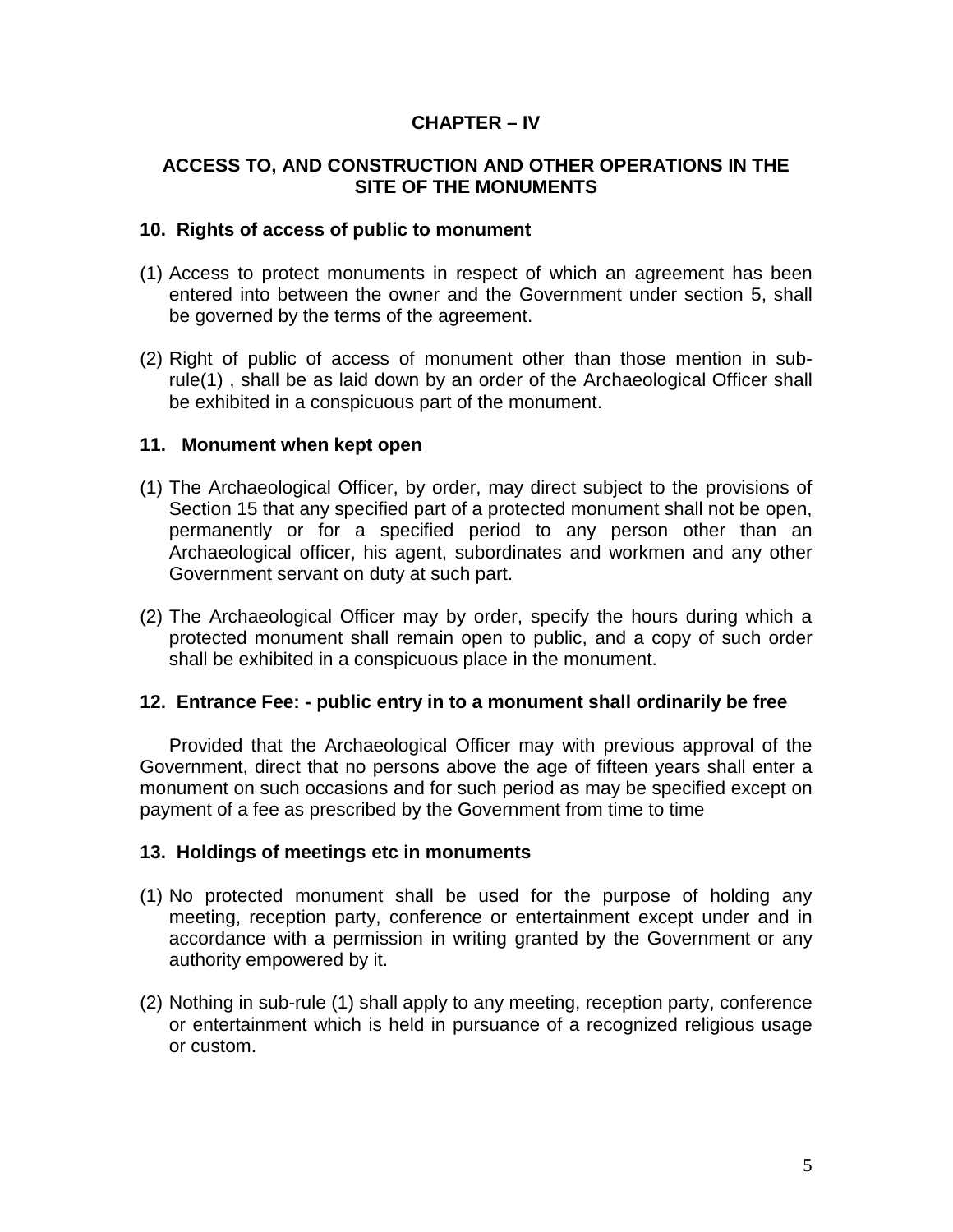### **14. Prohibition of certain acts within Monument**

No person shall within a protected Monument, -

- (a) do any act which causes or likely to cause any damage or injury to any part of the Monument; or
- (b) discharge any fire arms: or
- (c) cook or consume any food except in areas, if any permitted to be used for that purpose; or
- (d) hawk or sell any goods or wares or canvass any custom for such goods or wares or display an advertisement in any form or show a visitor round for monetary consideration, except under the authority of the Archaeological Officer or his agent; or
- (e) beg for alms; or
- (f) violate any practice usage or custom applicable to or observed in the Monuments: or
- (g) bring, for any purpose other than the maintenance of the Monuments; or
- (h) any animal; or
- (i) any vehicle except in the areas reserved for the parking thereof.

#### **15. Excavation**

Subject to the provisions of the Act and the rules may there under the Archaeological Officer may, with the previous approval of the Government undertake excavations for maintenance purposes in the site of an ancient Monument.

#### **16. Result of excavation**

Whereas a result of such excavation made by the Archaeological Officer in any site of a Monument, any antiquities are discovered, the Archaeological Officer shall, as soon as practicable, submit a report to the Government on the antiquities recovered during the excavation.

#### **17. Removal of Antiquities**

If the Government considered that any sculptures, carryings, images has reliefs, inscriptions or other like subjects ought not to be removed from the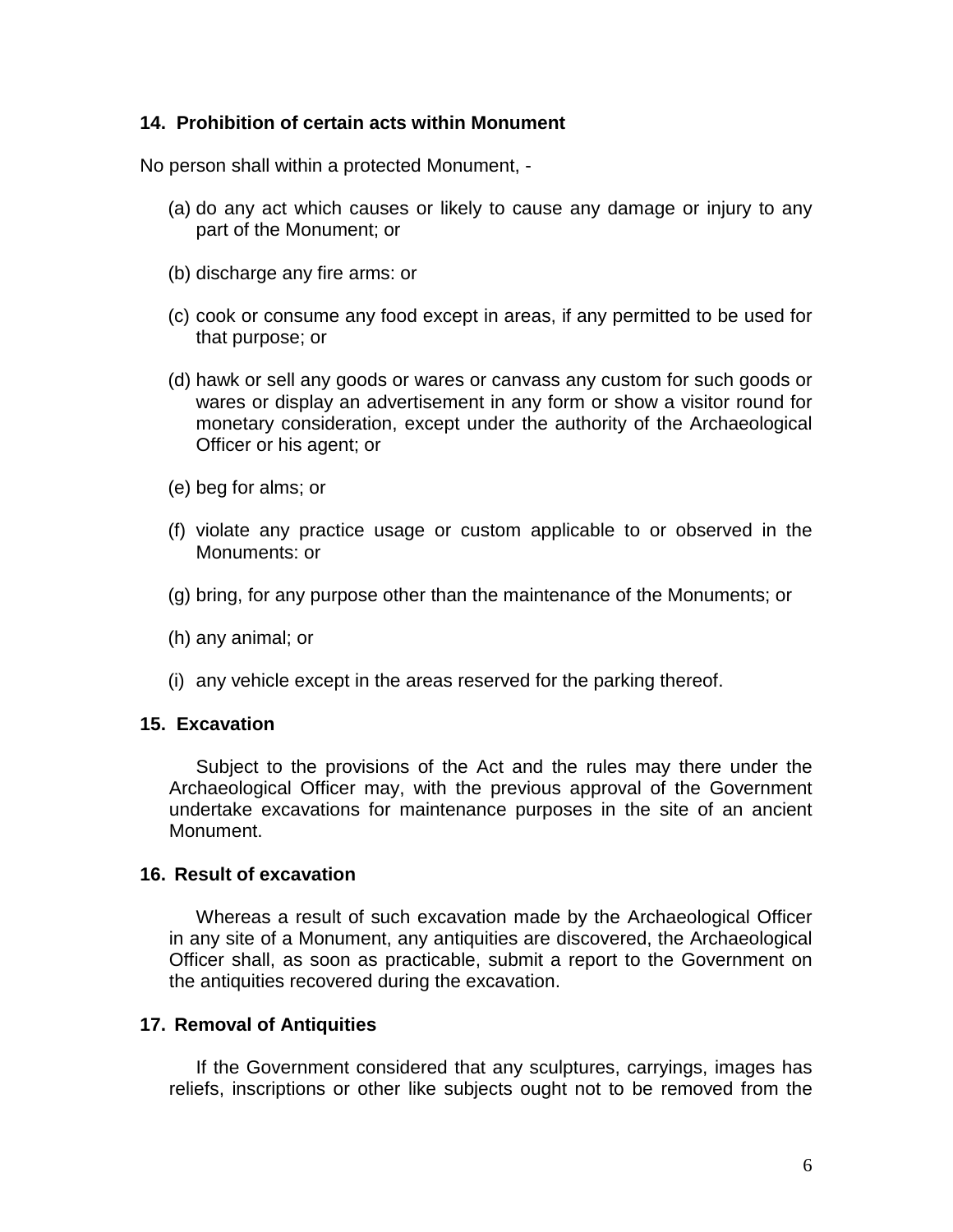place where they are, it may, by notification direct that any such objects or any such class of objects shall not be remove without the written permission of the Archaeological Officer.

### **18. Removal of antiquities by the Archaeological Officer**

- (1) The Government to an order, direct that the Archaeological Officer may remove any of the objects mentioned in the rule 18, if in the opinion of the Government such removal of the objects has become necessary for the purpose of better maintenance of the objects.
- (2) Whenever, such direction is issued by the Government for removal of an object of antiquity, it shall specify the place where such antiquities are to be preserved.

### **19. Duties of the owner of antiquities**

As soon as the Archaeological Officer is authorized by the Government under orders to remove any object of antiquity under rule 19, it shall be the duty of the owner if any, of the objects to handover the objects to the Archaeological Officer when approach for the purpose.

### **20. Permission for removal**

Any person may apply to the Archaeological Officer for permission to remove any of the objects mentioned in rule 18, specifying the objects which he proposes to move.

# **21. Appeal**

If the Archaeological Officer refuses to grant such permission, the applicant may appeal to the Government whose decision shall be final.

#### **22. Compensation**

If any person aggrieved by any action taken under rules 18, 19, 20, 21 and 22 proves to be satisfaction of the Government that he has suffered any loss or damage by reason of the above actions, the Government may consider payment of such compensation to the person as may appear to the Government reasonable.